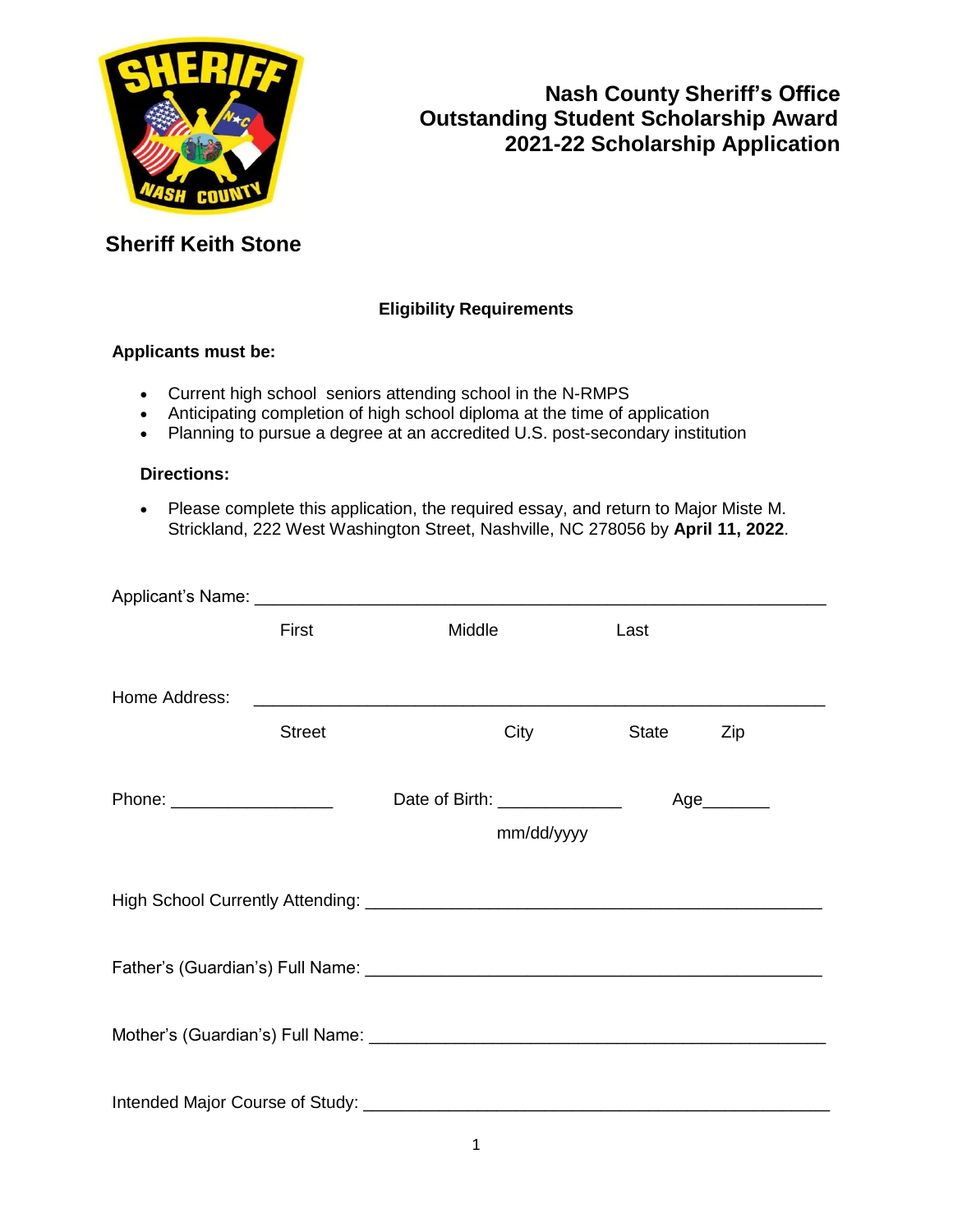

### **Educational Information**

| College(s), Continued Education Program(s) considering attending: |
|-------------------------------------------------------------------|
|                                                                   |
| $^{\circ}$ 2.                                                     |
| 3 <sub>1</sub>                                                    |

### **Personal History**

| <b>School Attended</b>      | <b>Number of Years</b> |  |
|-----------------------------|------------------------|--|
| Elementary (grades K-6):    |                        |  |
|                             |                        |  |
| Middle School (grades 7-8): |                        |  |
|                             |                        |  |
| Senior High (grades 9-12)   |                        |  |
|                             |                        |  |

### **Employment History**

| <b>Place of Employment</b> | <b>Hours Worked Per Week</b> | <b>Dates Employed</b> |
|----------------------------|------------------------------|-----------------------|
|                            |                              |                       |
| 2.                         |                              |                       |
| 3.                         |                              |                       |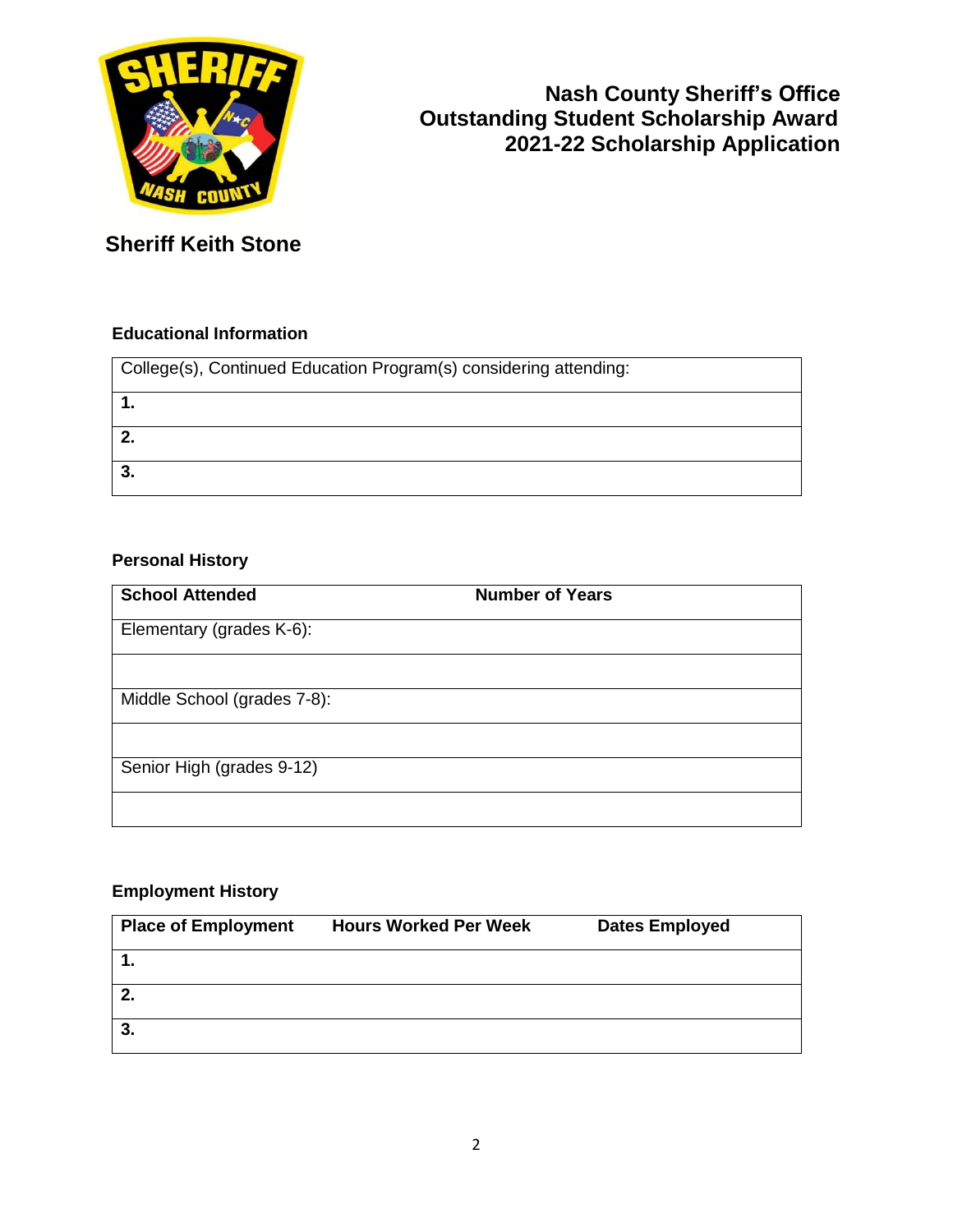

**In School Activities:** Example: Sports, Choir, Band, Student Government, SADD, Key Club, Science/Math Clubs, Drama, etc.

| <b>Activity</b> | Years Participated (9 <sup>th</sup> , 10 <sup>th</sup> , 11 <sup>th</sup> , 12 <sup>th</sup> ) |
|-----------------|------------------------------------------------------------------------------------------------|
| 1.              |                                                                                                |
| 2.              |                                                                                                |
| 3.              |                                                                                                |
| 4.              |                                                                                                |
| 5.              |                                                                                                |
| 6.              |                                                                                                |
| 7.              |                                                                                                |
| 8.              |                                                                                                |

**Out of School Activities:** Example: Boy/Girl Scouts, Dance, Gymnastics, Bowling Leagues, Art classes, Music lessons, Martial Art classes, Church Group/programs, etc.

| <b>Activity</b> | Years Participated (9 <sup>th</sup> , 10 <sup>th</sup> , 11 <sup>th</sup> , 12 <sup>th</sup> ) |
|-----------------|------------------------------------------------------------------------------------------------|
| 1.              |                                                                                                |
| 2.              |                                                                                                |
| 3.              |                                                                                                |
| 4.              |                                                                                                |
| 5.              |                                                                                                |
| 6.              |                                                                                                |
| 7.              |                                                                                                |
| 8.              |                                                                                                |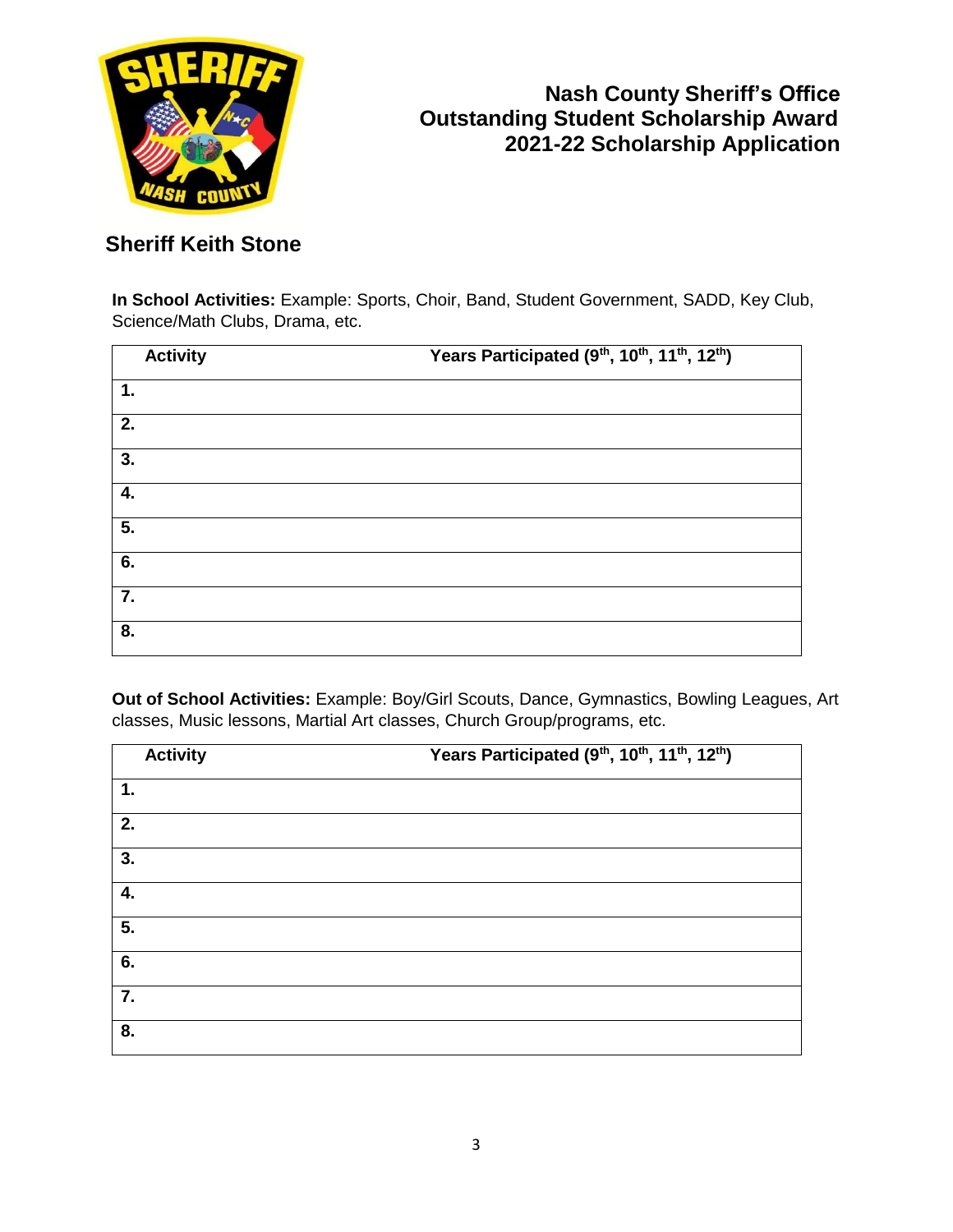

**School Sponsored Service:** Example: Ambassador, tutoring, office assistant, concession stand, bookstore assistant, athletic trainer, etc.

| <b>Service</b> | Years Participated (9 <sup>th</sup> , 10 <sup>th</sup> , 11 <sup>th</sup> , 12 <sup>th</sup> ) |
|----------------|------------------------------------------------------------------------------------------------|
| 1.             |                                                                                                |
| 2.             |                                                                                                |
| 3.             |                                                                                                |
| 4.             |                                                                                                |
| 5.             |                                                                                                |
| 6.             |                                                                                                |
| 7.             |                                                                                                |
| 8.             |                                                                                                |

**Out of School Service**: Example: MSD walks, Leukemia Society events, PTA volunteer, Big Brothers/Big Sisters, 4-H, March of Dimes walks, Relay for Life, etc.

| <b>Service</b><br>$11^{th}$ , $12^{th}$ ) | Years Participated (9th, 10th, |
|-------------------------------------------|--------------------------------|
| 1.                                        |                                |
| 2.                                        |                                |
| 3.                                        |                                |
| 4.                                        |                                |
| $\overline{5}$ .                          |                                |
| 6.                                        |                                |
| 7.                                        |                                |
| 8.                                        |                                |